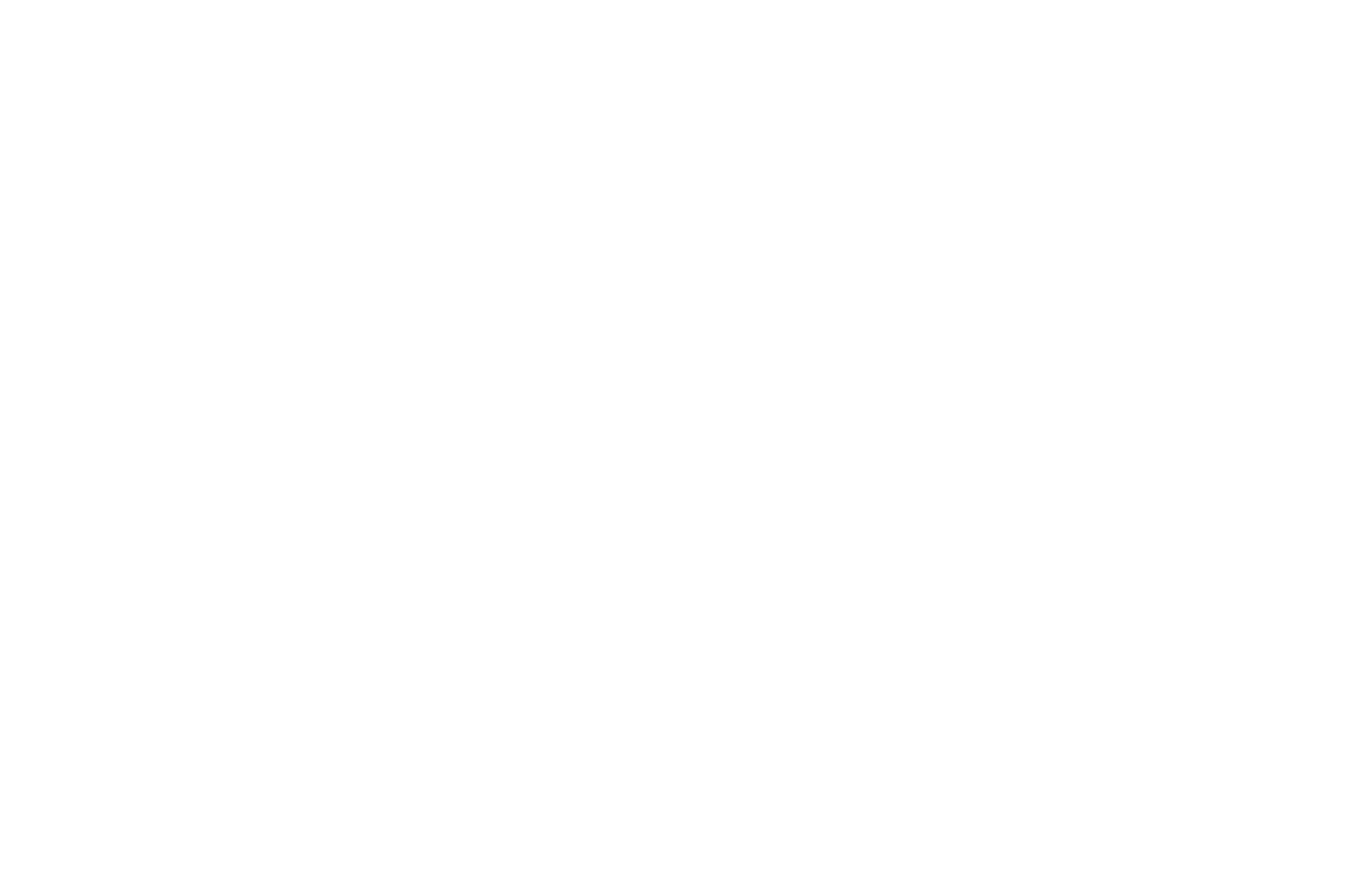Individual Crop Effects as a Result of BDCP Water Conveyance Facility Construction

1 **Table 14A-1. Estimated Crop Acreage Lost as a Result of Construction of Water Conveyance Facilities, by Alternative**

|                                 |         | Alternative |                |         |                 |          |         |                         |                |           |            |           |                |         |                  |
|---------------------------------|---------|-------------|----------------|---------|-----------------|----------|---------|-------------------------|----------------|-----------|------------|-----------|----------------|---------|------------------|
| Category and Crop Type          | 1A      | 1B          | 1 <sub>C</sub> | $2A^a$  | 2B <sup>a</sup> | 2C       | 3       | $\overline{\mathbf{4}}$ | 5 <sup>5</sup> | <b>6A</b> | 6 <b>B</b> | <b>6C</b> | $\overline{7}$ | 8       | $\boldsymbol{9}$ |
| <b>Permanent Surface Impact</b> | 5,587.6 | 19,532.0    | 13,743.1       | 5,603.0 | 19,532.0        | 13,743.1 | 5,416.0 | 5,665.84.7<br>65.3      | 5,343.8        | 5,587.6   | 19,532.0   | 13,743.1  | 5,455.0        | 5,455.0 | 3,332.7          |
| Alfalfa and Alfalfa Mixtures    | 960.5   | 5,062.2     | 1,942.1        | 950.4   | 5,050.0         | 1,942.1  | 948.9   | 910.6882.8              | 948.9          | 960.5     | 5,062.2    | 1,942.1   | 960.5          | 960.5   | 791.2            |
| Apples                          |         | 30.8        | 18.9           |         | 30.8            | 18.9     |         |                         |                |           | 30.8       | 18.9      |                |         |                  |
| Asparagus                       | 337.7   | 961.7       |                | 337.7   | 961.7           |          | 337.7   | 7.7                     | 337.7          | 337.7     | 961.7      |           | 337.7          | 337.7   | 539.3            |
| Beans (dry)                     |         |             | 6.4            |         |                 | 6.4      |         |                         |                |           |            | 6.4       |                |         |                  |
| <b>Beans Green</b>              | 1.0     | 1.5         |                | 1.0     | 1.5             |          | 1.0     | 0.22.7                  | 1.4            | $1.0$     | 1.5        |           |                |         |                  |
| <b>Bush Berries</b>             |         |             | 0.8            |         |                 | 0.8      |         |                         |                |           |            | $0.8\,$   |                |         |                  |
| Cabbage                         |         | 17.1        |                |         | 17.1            |          |         |                         |                |           | 17.1       |           |                |         |                  |
| Cherries                        | 1.2     | 10.7        |                | 1.2     | 10.7            |          | 1.2     | 0.42.0                  | 1.2            | 1.2       | 10.7       |           | 1.2            | 1.2     |                  |
| Clover                          |         |             | 6.4            |         |                 | 6.4      |         |                         |                |           |            | 6.4       |                |         |                  |
| Corn                            | 1,139.8 | 4,037.4     | 1,776.0        | 1,145.8 | 4,044.2         | 1,776.0  | 1,139.8 | 2,151.8955<br><u>.8</u> | 1,139.9        | 1,139.8   | 4,037.4    | 1,776.0   | 1,139.1        | 1,139.1 | 558.5            |
| Cucurbits                       |         | 53.9        | 371.9          | 0.8     | 53.9            | 371.9    |         | 3.1                     |                |           | 53.9       | 371.9     |                |         | 6.3              |
| Dairies                         |         |             |                |         |                 |          |         | 1.4                     |                |           |            |           |                |         |                  |
| Eucalyptus                      |         | 1.6         |                |         | 1.6             |          |         |                         |                |           | 1.6        |           |                |         |                  |
| Farmstead with residence        | 19.9    | 52.4        | 65.5           | 22.0    | 54.4            | 65.5     | 19.6    | 12.46                   | 19.7           | 19.9      | 52.4       | 65.5      | 14.8           | 14.8    | 4.9              |
| Farmstead without residence     | 16.6    | 29.8        | 14.2           | 17.2    | 30.4            | 14.2     | 16.0    | 12.911.3                | 16.0           | 16.6      | 29.8       | 14.2      | 15.4           | 15.4    | 5.6              |
| Flowers/Nursery/Christmas       |         | 1.6         |                |         | 1.6             |          |         |                         |                |           | 1.6        |           |                |         |                  |
| Grain sorghum                   |         |             |                |         |                 |          |         |                         |                |           |            |           |                |         |                  |
| Grapefruit                      | 0.4     | $0.4\,$     |                | 0.4     | $0.4\,$         |          | 0.4     |                         | 0.4            | 0.4       | $0.4\,$    |           |                |         |                  |
| Idle                            | 85.7    | 256.1       | 281.7          | 85.7    | 256.1           | 281.7    | 85.7    | 62.277.6                | 85.7           | 85.7      | 256.1      | 281.7     | 85.7           | 85.7    | 31.3             |
| Kiwis                           |         |             |                |         |                 |          |         |                         |                |           |            |           |                |         |                  |
| Livestock Feed Lot              |         | 0.1         | 4.3            |         | 0.1             | 4.3      |         |                         |                |           | 0.1        | 4.3       |                |         |                  |
| Misc Deciduous                  |         |             | 3.7            |         |                 | 3.7      |         |                         |                |           |            | 3.7       |                |         | $0.0\,$          |
| Misc Grain and Hay              |         |             | 175.4          |         |                 | 175.4    |         | 141.502.2               |                |           |            | 175.4     |                |         |                  |
| Misc Grasses                    | 10.2    |             | 8.9            | 10.2    |                 | 8.9      | 10.2    |                         | 10.2           | 10.2      |            | 8.9       | 10.2           | 10.2    |                  |
| Miscellaneous semi-ag           | 142.6   | 878.7       | 536.9          | 144.4   | 876.0           | 536.9    | 138.1   | 144.3144.6              | 137.8          | 142.6     | 878.7      | 536.9     | 140.6          | 140.6   | 105.3            |
| Mixed (four or more)            | 6.1     | 6.1         | 1.1            | 6.1     | 6.1             | 1.1      | 6.1     | 3.25.7                  | 0.1            | 6.1       | 6.1        | 1.1       | 6.1            | 6.1     |                  |
| <b>Mixed Pasture</b>            | 42.4    | 62.5        | 522.6          | 5.9     | 27.8            | 522.6    | 5.9     | 127105.0                | 5.9            | 42.4      | 62.5       | 522.6     | 5.9            | 5.9     |                  |
| Native Pasture                  | 5.4     | 5.4         | 103.9          | $1.0\,$ |                 | 103.9    | 1.0     | 117.7121.2              | 1.0            | 5.4       | 5.4        | 103.9     | 1.0            | 1.0     | 5.7              |
| Native Vegetation               | 899.2   | 1,291.5     | 1,304.0        | 938.2   | 1,331.0         | 1,304.0  | 863.6   | 970.91,114<br><u>.8</u> | 846.6          | 899.2     | 1,291.5    | 1,304.0   | 872.2          | 872.2   | 964.0            |
| Not Surveyed                    |         |             | 12.5           |         |                 | 12.5     |         |                         |                |           |            | 12.5      |                |         |                  |
| Olives                          | 0.8     | 31.9        | 8.4            | 0.3     | 31.3            | 8.4      | 0.3     |                         | 0.3            | 0.8       | 31.9       | 8.4       | 0.3            | $0.3\,$ |                  |
| Onions and Garlic               |         | 80.4        | 5.3            |         | 80.4            | 5.3      |         |                         |                |           | 80.4       | 5.3       |                |         |                  |
| Peaches and Nectarines          |         | 36.0        |                |         | 36.0            |          |         | 4.1                     |                |           | 36.0       |           |                |         |                  |
| Pears                           | 137.7   | 222.7       | 111.3          | 152.5   | 234.2           | 111.3    | 111.9   | 75.6109.0               | 80.7           | 137.7     | 222.7      | 111.3     | 129.3          | 129.3   | 23.1             |
| Peppers                         |         | 157.9       |                |         | 157.9           |          |         |                         |                |           | 157.9      |           |                |         |                  |
| Potatoes                        |         | 234.1       |                |         | 234.1           |          |         |                         |                |           | 234.1      |           |                |         |                  |
| <b>Poultry Farms</b>            |         |             |                |         |                 |          |         |                         |                |           |            |           |                |         |                  |
| Rice                            |         | 111.7       |                |         | 111.7           |          |         |                         |                |           | 111.7      |           |                |         |                  |
| Safflower                       | 57.4    | 290.7       | 1,210.8        | 51.8    | 284.0           | 1,210.8  | 51.8    | 154.7113.3              | 51.8           | 57.4      | 290.7      | 1,210.8   | 33.8           | 33.8    | 1.2              |
| Strawberries                    |         |             | 3.3            |         |                 | 3.3      |         |                         |                |           |            | 3.3       |                |         |                  |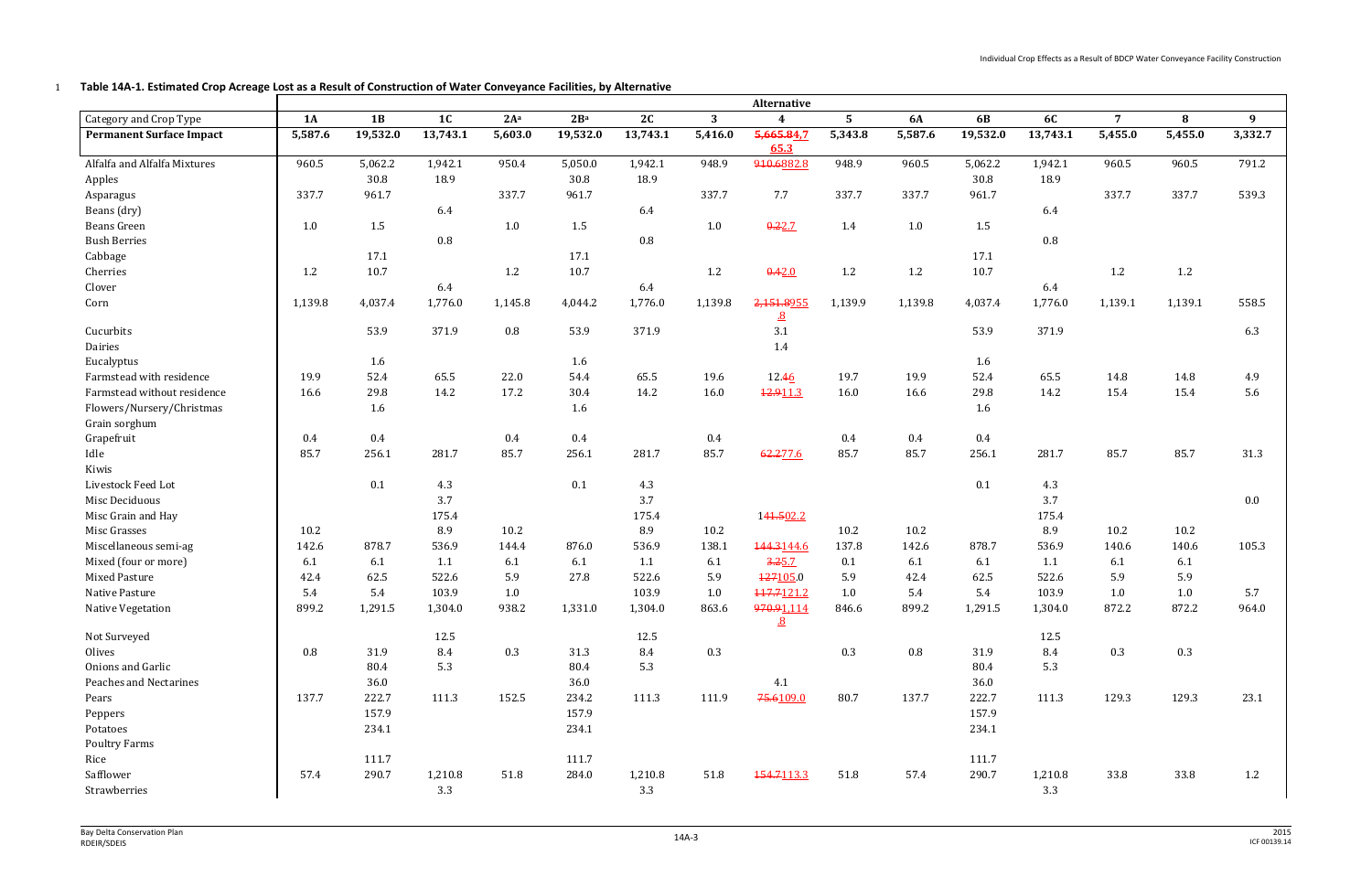Individual Crop Effects as a Result of BDCP Water Conveyance Facility Construction

 $\overline{\phantom{0}}$ 

|                                          |           |         |                |                 |                 |         |         | Alternative        |                 |           |            |           |                |         |         |
|------------------------------------------|-----------|---------|----------------|-----------------|-----------------|---------|---------|--------------------|-----------------|-----------|------------|-----------|----------------|---------|---------|
| Category and Crop Type                   | <b>1A</b> | 1B      | 1 <sub>C</sub> | 2A <sup>a</sup> | 2B <sup>a</sup> | 2C      | 3       | $\boldsymbol{4}$   | $5\phantom{.0}$ | <b>6A</b> | 6 <b>B</b> | <b>6C</b> | $\overline{7}$ | 8       | 9       |
| Sudan                                    | 23.2      | 25.6    | 351.0          | 23.2            | 25.6            | 351.0   | 23.2    | 72.880.3           | 23.2            | 23.2      | 25.6       | 351.0     | 23.2           | 23.2    |         |
| Tomatoes (Processing)                    | 89.2      | 1,317.1 | 641.3          | 91.5            | 1,319.4         | 641.3   | 89.2    | 214.3384.2         | 86.1            | 89.2      | 1,317.1    | 641.3     | 89.1           | 89.1    | 29.3    |
| <b>Turf Farms</b>                        |           | 119.6   | 180.4          |                 | 119.6           | 180.4   |         |                    |                 |           | 119.6      | 180.4     |                |         |         |
| <b>Unknown Deciduous Fruits and Nuts</b> | 13.9      | 79.5    |                | 13.0            | 78.9            |         | 2.6     | 17.629.0           | 2.6             | 13.9      | 79.5       |           | 13.8           | 13.8    |         |
| Unknown Field                            | 62.1      | 84.8    | 173.9          | 62.1            | 84.8            | 173.9   | 62.1    | 10.719.8           | 62.1            | 62.1      | 84.8       | 173.9     | 62.1           | 62.1    |         |
| Unknown Grain and Hay                    | 356.0     | 1,505.8 | 824.3          | 356.3           | 1,509.6         | 824.3   | 334.0   | 273.1202.5         | 325.3           | 356.0     | 1,505.8    | 824.3     | 351.4          | 351.4   | 12.3    |
| <b>Unknown Pasture</b>                   |           |         | 9.8            |                 |                 | 9.8     |         |                    |                 |           |            | 9.8       |                |         |         |
| <b>Unknown Rice</b>                      | 0.0       |         |                | 0.0             |                 |         | 0.0     | 0.3128.6           | 0.0             | 0.0       |            |           | 0.0            | 0.0     |         |
| <b>Unknown Truck Nursery and Berry</b>   |           | 34.7    | 3.5            |                 | 34.7            | 3.5     |         |                    |                 |           | 34.7       | 3.5       |                |         |         |
| <b>Unknown Vineyards</b>                 | 1,060.8   | 2,194.4 | 1,542.2        | 1,068.4         | 2,194.4         | 1,542.2 | 1,060.8 | 83.337.1           | 1,060.8         | 1,060.8   | 2,194.4    | 1,542.2   | 1,059.2        | 1,059.2 | 7.3     |
| Urban                                    | 105.9     | 200.0   | 333.4          | 104.0           | 196.3           | 333.4   | 93.1    | 85.3104.9          | 86.6            | 105.9     | 200.0      | 333.4     | 90.5           | 90.5    | 58.2    |
| Walnuts                                  |           | 0.1     |                |                 | 0.1             |         |         | 2.8                |                 |           | 0.1        |           |                |         |         |
| Water                                    | 11.8      | 43.5    | 14.5           | 11.8            | 43.5            | 14.5    | 11.8    | 7.076              | 11.8            | 11.8      | 43.5       | 14.5      | 11.8           | 11.8    | 4.0     |
| Wheat                                    | 0.1       |         | 596.4          | 0.1             |                 | 596.4   | 0.1     |                    | 0.1             | 0.1       |            | 596.4     | 0.1            | 0.1     | 185.1   |
| Wine Grapes                              |           |         | 576.1          |                 |                 | 576.1   |         |                    |                 |           |            | 576.1     |                |         |         |
| <b>Temporary Surface Impact</b>          | 1,583.9   | 2,457.2 | 3,716.6        | 2,091.6         | 3,022.6         | 3,716.6 | 1,142.2 | 3,577.13.7<br>29.7 | 1,007.7         | 1,583.9   | 2,457.2    | 3,716.6   | 1,314.7        | 1,314.7 | 1,540.7 |
| Alfalfa and Alfalfa Mixtures             | 84.4      | 400.6   | 423.4          | 86.1            | 416.3           | 423.4   | 37.2    | 121.8178.1         | 37.2            | 84.4      | 400.6      | 423.4     | 83.2           | 83.2    | $50.1$  |
| Apples                                   |           | 0.0     | 46.2           |                 | 0.0             | 46.2    |         |                    |                 |           | 0.0        | 46.2      |                |         |         |
| Apricots                                 |           |         |                |                 |                 |         |         | $0.0\,$            |                 |           |            |           |                |         |         |
| Asparagus                                | 36.6      | 69.8    |                | 36.6            | 69.8            |         | 36.6    | 81.355.7           | 36.6            | 36.6      | 69.8       |           | 36.6           | 36.6    | 8.8     |
| Beans (dry)                              |           |         | 3.2            |                 |                 | 3.2     |         |                    |                 |           |            | 3.2       |                |         |         |
| <b>Beans Green</b>                       | 7.9       | 7.4     |                | 7.9             | 7.4             |         | 7.9     | 8.86.2             | 0.6             | 7.9       | 7.4        |           | 8.8            | 8.8     |         |
| <b>Bush Berries</b>                      |           |         |                |                 |                 |         |         |                    |                 |           |            |           |                |         |         |
| Cabbage                                  |           | 4.5     |                |                 | 4.5             |         |         |                    |                 |           | 4.5        |           |                |         |         |
| Cherries                                 | 1.1       | 1.4     |                | 1.1             | 1.4             |         | 1.1     | 2.00.4             | 1.1             | 1.1       | 1.4        |           | 1.1            | 1.1     |         |
| Clover                                   |           |         |                |                 |                 |         |         |                    |                 |           |            |           |                |         |         |
| Corn                                     | 330.9     | 347.2   | 279.7          | 562.9           | 512.1           | 279.7   | 330.4   | 272.0345.7         | 317.8           | 330.9     | 347.2      | 279.7     | 319.5          | 319.5   | 133.1   |
| Cucurbits                                |           | 44.6    | 81.0           | 15.1            | 44.6            | 81.0    |         | 3.1                |                 |           | 44.6       | 81.0      |                |         | 1.6     |
| Dairies <sup>1</sup>                     |           |         |                |                 |                 |         |         | 1.4                |                 |           |            |           |                |         |         |
| Eucalyptus                               |           |         |                |                 |                 |         |         |                    |                 |           |            |           |                |         |         |
| Farmstead with residence                 | 7.2       | 7.4     | 28.1           | 12.3            | 14.0            | 28.1    | 4.0     | 5.24.8             | 4.0             | 7.2       | 7.4        | 28.1      | 5.5            | 5.5     | 2.6     |
| Farmstead without residence              | 2.8       | 4.7     | 1.3            | 4.5             | 4.6             | 1.3     | 1.7     | 4.93.0             | 1.2             | 2.8       | 4.7        | 1.3       | 2.6            | 2.6     | 2.7     |
| Flowers/Nursery/Christmas                |           | 0.7     |                |                 | 0.7             |         |         |                    |                 |           | 0.7        |           |                |         |         |
| Grain sorghum                            |           | 25.2    |                |                 | 25.2            |         |         |                    |                 |           | 25.2       |           |                |         |         |
| Grapefruit                               | 1.1       | 1.1     |                | 1.1             | 1.1             |         | 1.1     |                    | 1.1             | 1.1       | 1.1        |           |                |         |         |
| Idle                                     | $2.2\,$   | 16.6    | 94.1           | 2.2             | 16.6            | 94.1    | 2.2     | 19.25.8            | $1.8\,$         | $2.2\,$   | 16.6       | 94.1      | 2.2            | 2.2     | 0.1     |
| Kiwis                                    |           |         | 7.5            |                 |                 | 7.5     |         |                    |                 |           |            | 7.5       |                |         |         |
| Livestock Feed Lot                       |           |         | 0.1            |                 |                 | 0.1     |         |                    |                 |           |            | 0.1       |                |         |         |
| Misc Deciduous                           |           |         |                |                 |                 |         |         |                    |                 |           |            |           |                |         |         |
| Misc Grain and Hay                       |           |         | 9.2            |                 |                 | 9.2     |         | 2.0                |                 |           |            | 9.2       |                |         |         |
| Misc Grasses                             | 0.6       |         | $0.2\,$        | 2.4             | 19.7            | 0.2     | 0.6     |                    | $0.6\,$         | 0.6       |            | $0.2\,$   | 0.6            | 0.6     |         |

<sup>1</sup> Modeled effects at this location are associated with a proposed power line alignment running along Lambert Road, to the east of the MPTO tunnel alignment. However, for the purposes of analysis, it is assumed that direc lines would be avoided through design of individual towers and poles. Therefore, it is assumed that direct effects on dairy operations would be avoided.